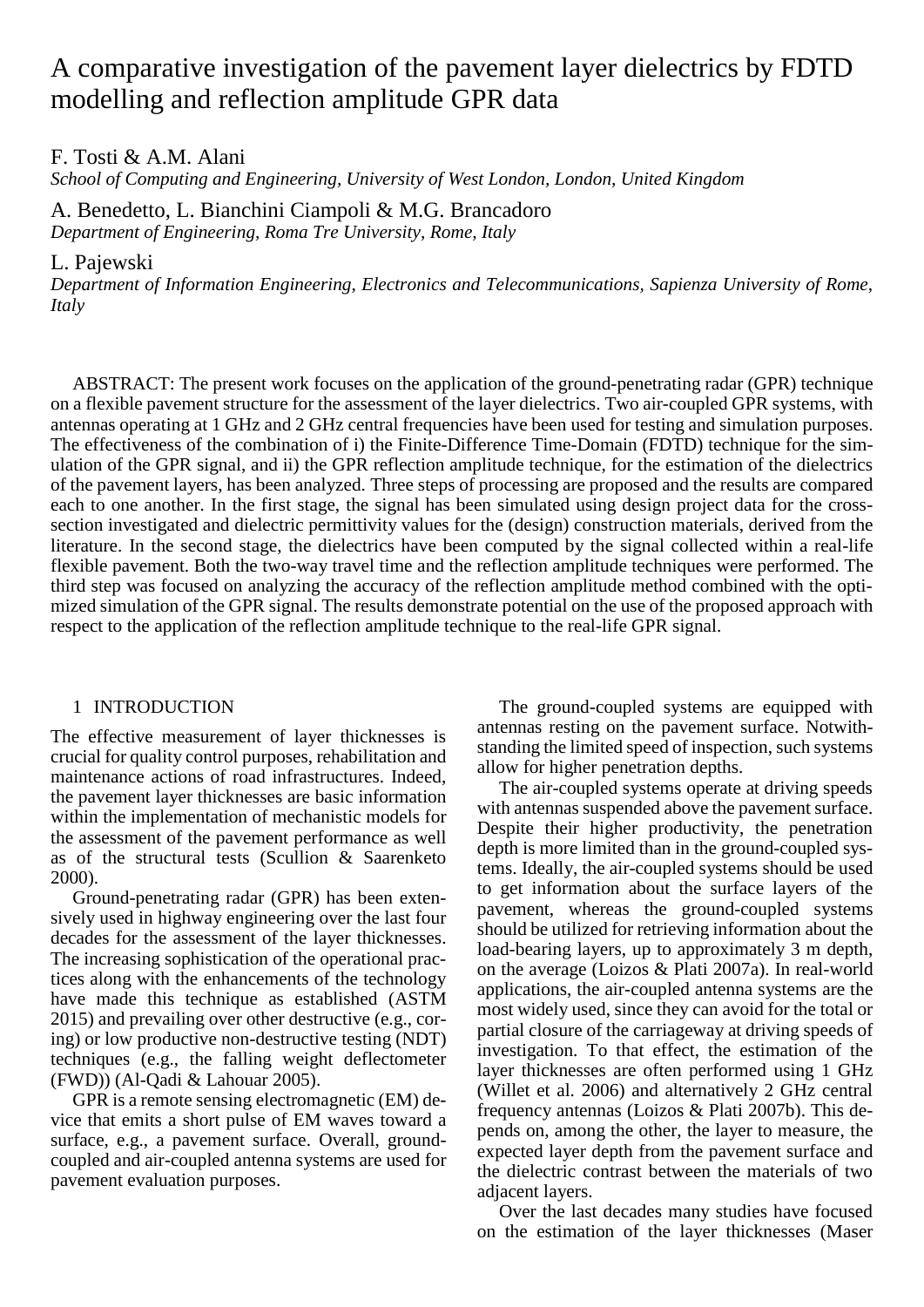1996, Spagnolini & Rampa 1999, Fauchard 2001, Al-Qadi & Lahouar 2004, Bastard et al. 2007, Tosti et al. 2014, Zhao et al. 2015). Among the most established approaches for the assessment of the dielectric permittivity of the layers, it is worth reminding the calibration of the wave velocity of propagation into the medium using information from reference cores (Livneh & Siddiqi 1992) and the use of the amplitude values of the signal reflections at the interfaces of the layers (Maser & Scullion 1991).

More recently, the use of the finite-difference time-domain (FDTD) technique (Yee 1966) for the numerical simulation of the GPR signal (Taflove 1995) has revealed to be effective in reproducing and controlling the physical and performance properties of the pavement in very complex scenarios (Giannopoulos & Diamanti 2004, Benedetto et al. 2014, Shangguan and Al-Qadi 2015).

## 2 OBJECTIVES AND METHODOLOGY

The present work investigates on the application of the GPR technique on a flexible pavement structure for the assessment of the dielectric properties of the layers.

Two air-coupled GPR systems, with antennas operating at 1 GHz and 2 GHz central frequencies have been utilized. To this purpose, the effectiveness of combining i) the FDTD technique for the simulation of the GPR signal, and ii) the GPR reflection amplitude technique, for the estimation of the dielectrics of the pavement layers, has been analyzed.

In the first stage, the signal has been simulated using design project data for the cross-section investigated and the dielectrics of the (design) construction materials derived from the literature (Saarenketo 2006).

In the second stage, the dielectrics have been calculated by following two main approaches and using the signal collected in a real-life flexible pavement. In one approach, the actual thicknesses of the layers were initially measured by coring, and the dielectric permittivity of each pavement layer was then calculated after a calibration of the value of the wave propagation velocity in the medium (i.e., two-way travel time assessment of the permittivity). In the other approach, the dielectric values of the layers were assessed using the amplitudes of the reflected pulses (i.e., non-destructively).

The third step was aimed at checking the accuracy of the reflection amplitude method combined with the optimized simulation of the GPR signal. Such a simulation was run by using both geometric and dielectric features extracted from the previous steps.

The major findings of the investigation and the relevant discussion are presented in the following sections.

# 3 GPR OPERATION PRINCIPLES AND THEORETICAL BACKGROUND

## 3.1 *Working principles*

The GPR technique is based on the transmission of a short EM pulse sent into the pavement. The pulse travelling through the layers is reflected by surfaces or objects, which have discontinuities in the electrical properties (Figure 1).

These can be due by differing materials and/or water content and density conditions. When a contrast in the dielectrics of the pavement materials is encountered, the reflected pulses of the signal are recorded. Overall, a GPR system is composed of one antenna unit, either in monostatic (i.e., single antenna transmitting and receving) or bistatic (i.e., two separate antennas, one for the transmission and one for the reception) configuration. The control unit is the interface controlling the operation of the GPR and sending the collected data to the display unit and the data storage.

## 3.2 *Two-way travel time technique for the permittivity estimation*

The overall dielectric value (i.e., the relative dielectric permittivity) of a pavement layer in standard onsite conditions is given by the combination of the volumetric ratio of the material itself (asphalt and aggregates if we consider the asphalt concrete (AC) layer; soil aggregates if we consider the base layer), air and water content.

These are all weighted on the individual values of permittivity (Dobson et al. 1985, Roth et al. 1990). Correlations of the dielectric values of the AC pavement materials with the main physical (i.e., moisture and air voids), mechanical (i.e., density) and manufacturing (i.e., asphalt content) conditions have been inves



Figure 1. The GPR working principles in flexible pavements and the corresponding typical trace collected using an air-coupled antenna.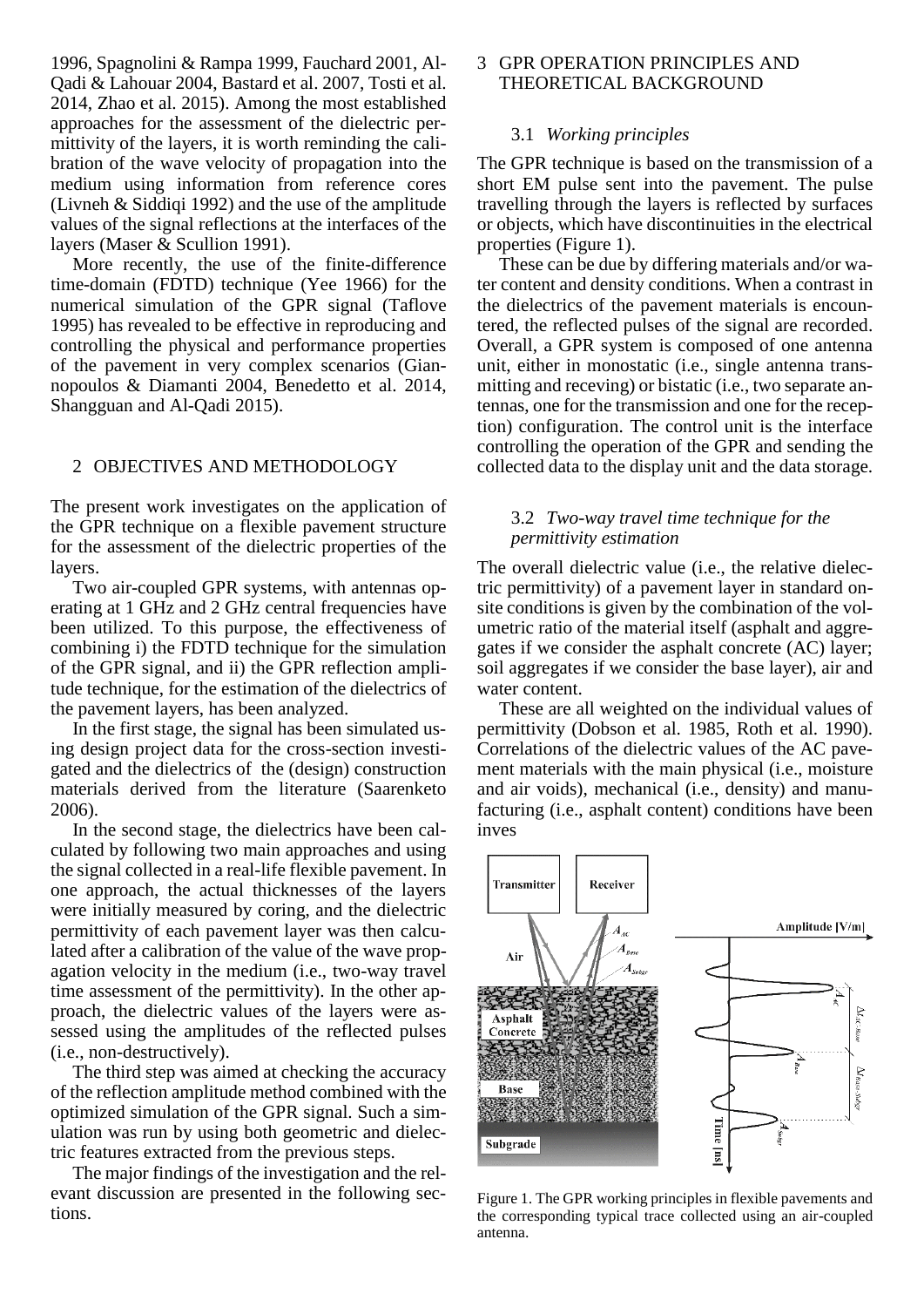tigated in the literature (Al-Qadi et al. 2004). Electromagnetically speaking, the velocity of propagation of an EM wave *v* through a non-metallic material is given by:

$$
v = \frac{c}{\sqrt{\varepsilon}}\tag{1}
$$

where  $c =$  the wave propagation velocity in the free space; and  $\varepsilon$  = the relative dielectric permittivity of the medium passed through. From a kinematic point of view, once identified the relevant pulse reflections at the layer interfaces (e.g., *AAC* and *ABase* for the AC layer in Figure 1), the travel time Δ*t* between the pulses can be calculated. If considering the two-way path of the signal bouncing back toward the receiving antenna at the (bottom) reflection interface of the layer, the value of the wave propagation velocity *v* can be described by:

$$
v = \frac{2 \times h}{\Delta t} \tag{2}
$$

where  $h =$  the thickness of the pavement layer. In this paper, *v* was computed using the thickness *h* of each layer measured by coring. Such velocity *v* can be subsequently worked out in Equation (1) to assess *ε*.

## 3.3 *Reflection amplitude technique for the permittivity estimation*

This technique relies on the proportionality between the intensity of the recorded reflections and the strength in the contrast between the dielectric properties of the pavement layers.

The amplitude peaks *AAC*, *ABase* and *ASubgr* in Figure 1 are the reflections from the surface, base and subgrade, respectively. Such values are used for the calculation of the properties of the layers on the basis of a recursive procedure (Al-Qadi & Lahouar 2005, Loizos & Plati 2007b). This relies on a number of assumptions, i.e., plane wave propagation, one dimensional target geometry, and lossless layer materials illuminated by the radiated beam.

In practical terms, this technique requires the use of a large metal sheet placed on the surface of the pavement to provide a reference reflected amplitude *Am*. Thereby, this reference information is utilized to determine recursively the reflection coefficients of the layer interfaces, which are used in turn to assess the dielectrics of the layers.

The dielectric values of the asphalt concrete and the base layers can be computed using the following Equations (3) and (4), respectively:

$$
\varepsilon_{AC} = \left[ \frac{1 + \left( \frac{A_{AC}}{Am} \right)}{1 - \left( \frac{A_{AC}}{Am} \right)} \right]^2 \tag{3}
$$

$$
\varepsilon_{ACBase} = \varepsilon_{AC} \left[ \frac{1 - \left(\frac{A_{AC}}{Am}\right)^2 + \left(\frac{A_{Base}}{Am}\right)}{1 + \left(\frac{A_{AC}}{Am}\right)^2 - \left(\frac{A_{Base}}{Am}\right)} \right]^2 \tag{4}
$$

The dielectric value  $\varepsilon_n$  for the third layer onwards (*n th* layer) can be evaluated as follows:

$$
\varepsilon_n = \varepsilon_{n-1} \left[ \frac{1 - \left(\frac{A_{AC}}{Am}\right)^2 + \sum_{i=1}^{n-2} \gamma_i \frac{A_{i+1}}{Am} + \frac{A_n}{Am}}{1 - \left(\frac{A_{AC}}{Am}\right)^2 + \sum_{i=1}^{n-2} \gamma_i \frac{A_{i+1}}{Am} + \frac{A_n}{Am}} \right]^2 \quad \text{if } n > 2 \qquad (5)
$$

where  $n =$  number of the pavement layers;  $A_n =$  the amplitude reflected by the  $n^{th}$  layer interface;  $\varepsilon_n$  = the relative dielectric permittivity of the  $n^{th}$  layer;  $\gamma_i$  is the reflection coefficient at the *i*<sup>th</sup> layer interface.

The main drawbacks of this technique are related to the main assumptions of homogeneity of the layers as well as to the lossless conditions of the manufacturing materials. This implies that the increase of the EM wave attenuation in depth through the material is not accounted for by Equations (3) to (5). Thereby, the accuracy of the dielectrics from the deeper layers may decrease.

#### 3.4 *FDTD modelling of the GPR signal*

The effective use of the numerical simulation of the GPR signal relies on the correct solution of the Maxwell's equations, subject to the geometry of the reproduced scenario as well as on the physical properties of the materials investigated.

Within this context, the FDTD technique (Yee 1966, Kunz & Luebbers 1993, Taflove 1995) has proved to be one of the most versatile approaches from the set of the various numerical methods available. It is based on the discretization of both the space and the time continua. Thereby, objects with continuous boundaries are represented using a staircase approximation.

In this paper, the EM simulation was run by using the FDTD technique implemented in the gprMax simulator (Giannopoulos 2005). The physical structure of the GPR antenna was not modelled. A line of current represented the source, due to the assumption of the problem invariance in one direction. To this effect, a lowering of the computational time for the data processing was reached.

#### 4 EXPERIMENTAL FRAMEWORK

#### 4.1 *Tools and equipment*

The survey was carried out using two air-coupled pulsed radar systems manufactured by IDS Georadar. Antenna systems with central frequencies of 1 GHz and 2 GHz were used and located at 0.40 m distance from the pavement surface at the rear of the van (Figure 2). Time windows of 25 ns and 15 ns were set for, respectively, the 1 GHz and the 2 GHz systems. After a warm up time of approximately 20 minutes, the signal reflected from the metal plate was collected and processed according to relevant ASTM standards (ASTM 2008, ASTM 2010).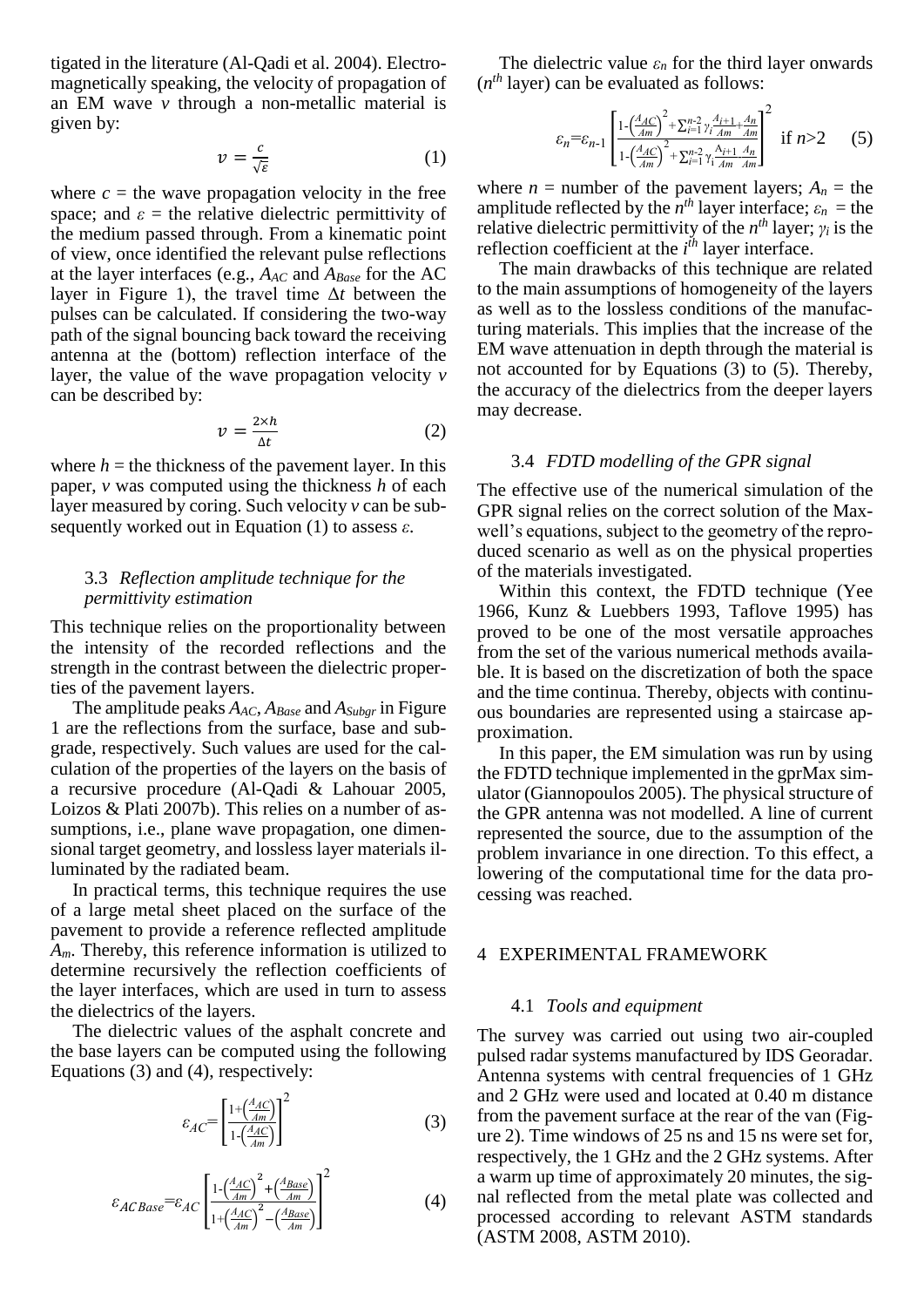

Figure 2. The GPR survey van.

#### 4.2 *Design and coring data*

The GPR survey was conducted on an averagely trafficked two-lane highway, where recent rehabilitation works were performed. Thereby, a smooth surface was observed.

A drilled core was extracted at a position along the scanning line of the antennas. The core thicknesses were therefore compared with the design thicknesses, as given by the local Authority for the road administration (Table 1).

Table 1. Pavement design and coring data.

|                  |                                     | Thickness |        |      |        |
|------------------|-------------------------------------|-----------|--------|------|--------|
| Layer            | Material                            | Design    |        | Core |        |
|                  |                                     | cm        | inches | cm   | inches |
| AC               | Asphalt & fine<br>aggregates        | 6         | 2.36   | 6    | 2.36   |
| <b>AC</b> Base   | Asphalt &<br>coarse aggre-<br>gates | 8         | 3.15   | 5    | 1.97   |
| Granular<br>Base | Silica aggre-<br>gates              | 20        | 7.87   | 15   | 5.91   |

## 5 RESULTS AND DISCUSSION

# 5.1 *Synthetic dielectrics – design data –*

The main purpose of this step is to calculate the permittivity values of the pavement layers by the simulated amplitudes of the reflected pulses (i.e., non-destructively) running the FDTD simulation of the GPR signal.

To this effect, the simulation was run in the gprMax simulator using the 1 GHz central frequency of investigation and the design data available, as listed in Table 1 (i.e., thickness and dielectrics of the construction materials for each layer).

As regards the dielectric properties assigned to each layer, the values of dielectric permittivity *ε* and conductivity  $\sigma$  suggested by Saarenketo (2006) were used. Thereby, the Equations  $(3) - (5)$  were utilized for the calculation of the dielectrics of the AC, AC base and granular base layers (Table 2).

| Table 2. Data input for the FDTD simulation and ob- |  |
|-----------------------------------------------------|--|
| tained synthetic permittivity values.               |  |

| Pro-<br>cessing<br>step I |                  | Data input                                          |                               |                          | Data output<br>(Reflection<br>amplitude<br>technique) |
|---------------------------|------------------|-----------------------------------------------------|-------------------------------|--------------------------|-------------------------------------------------------|
| (1 GHz)                   |                  | Literature data<br>Design data<br>(Saarenketo 2006) |                               | Simulated<br>dielectrics |                                                       |
| Layer                     | <b>Thickness</b> |                                                     | Relative<br>permit-<br>tivity | Conduc-<br>tivity        | (relative per-<br>mittivity)                          |
|                           | cm               | inches                                              |                               | S/m                      |                                                       |
| AC                        | 6                | 2.36                                                | 7.0                           | $10^{-5}$                | 7.0                                                   |
| <b>AC</b> Base            | 8                | 3.15                                                | 6.0                           | $10^{-2}$                | 8.0                                                   |
| Granular<br>Base          | 20               | 7.87                                                | 3.0                           | $10^{-1}$                | 12.8                                                  |
| Subgrade                  | 20               | 7.87                                                | 3.5                           | $10^{-1}$                |                                                       |

#### 5.2 *Actual dielectrics – coring data –*

The signals collected within a real-life flexible pavement are here processed by following two main approaches.

In the first one, the thicknesses of the differing layers  $h_n$  are measured by coring, and the two-way travel time technique is used for the estimation of the permittivity of the layers. Thereby, the effective velocity of propagation *v* within each layer can be assessed by Equation (2). Equation (1) is subsequently used for computing the actual dielectrics of the layers. Notwithstanding the intrusiveness of this approach, it is worth to emphasize how it is still considered as one of the most reliable methods for the assessment of the pavement layers dielectrics, since it relies on the measurement of the actual thicknesses. In addition, because of the better performance of the high-frequency antennas for the investigation of the dielectric properties of the surface layers (Loizos and Plati 2007b), both the 1 GHz and the 2 GHz data were here used for computing the layer dielectrics.

In the second approach, the amplitudes of the pulses reflected at the interfaces of the layers are related to the reference amplitude *A<sup>m</sup>* reflected by a metal sheet. The permittivity values of the layers are therefore computed for the 1 GHz antenna using Equations  $(3) - (5)$ . Table 3 lists the dielectrics found for the AC, the AC base and the granular base layers using the above two approaches.

Table 3. Dielectrics of the pavement layers by the application of the two-way travel time and the reflection amplitude technique to the real-life GPR data.

| Processing<br>step II<br>(1 GHz; 2 GHz) | Two-way travel time tech-<br>nique   |                                     | Reflection<br>amplitude<br>technique |
|-----------------------------------------|--------------------------------------|-------------------------------------|--------------------------------------|
| Layer                                   | Relative<br>permittivity<br>$1$ GHZ) | Relative<br>permittivity<br>(2 GHZ) | Relative<br>permittivity<br>(1 GHZ)  |
|                                         |                                      |                                     |                                      |
| AC                                      | 9.3                                  | 10.1                                | 4.2                                  |
| <b>AC</b> Base                          | 15.7                                 | 12.4                                | 3.9                                  |
| <b>Granular Base</b>                    | 5.1                                  | 5.1                                 | 3.8                                  |
|                                         |                                      |                                     |                                      |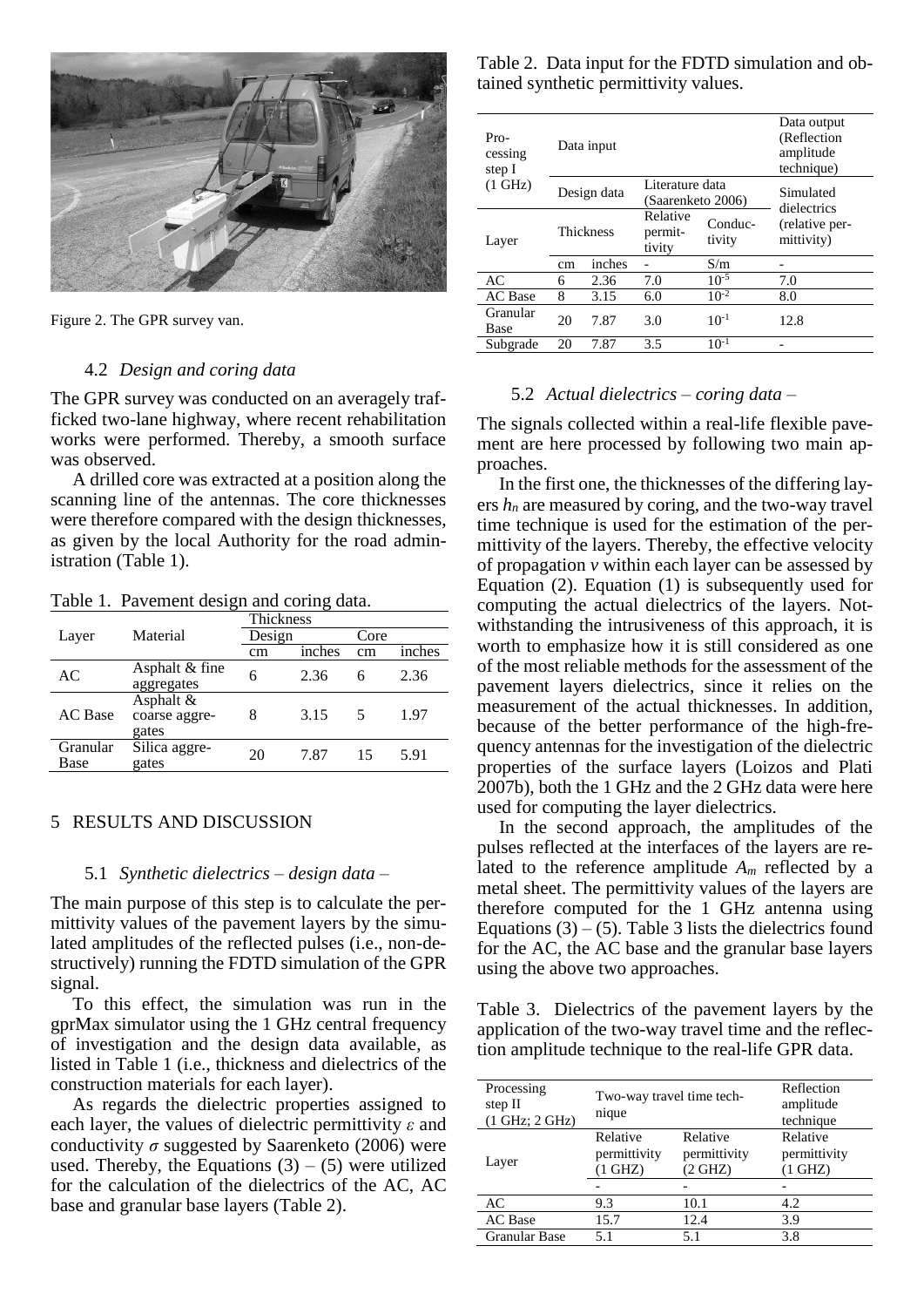#### 5.3 *Synthetic dielectrics – optimized data –*

The accuracy of the reflection amplitude method for the 1 GHz antenna frequency is here analyzed by running an optimized FDTD simulation in the gprMax simulator. The data input for the simulation are extracted from the previous steps. In more detail, the geometric information (i.e., the thicknesses of the layers) are taken by the coring data, whereas the values of the permittivity and the conductivity are taken as the two-way travel time dielectrics by coring data (step  $II - two-way travel time technique$ ) and the literature data from Saarenketo (2006), respectively. The 1 GHz actual signal collected in real-life environment and the synthetic optimized signal are depicted in Figure 3. Table 4 lists the dielectrics computed for the layers using the reflection amplitude technique upon the simulated signal.

The bar graph in Figure 4 shows an overview of the dielectrics across the three main steps of processing performed in this study. Excluding the trend of the dataset of dielectrics for the simulation run at the step I, the application of the reflection amplitude technique provides values of the relative dielectric permittivity that progressively decrease from the surface up to the deepest layer.

Considering the dielectrics computed by the twoway travel time technique at the step II (both the 1 GHz and 2 GHz data) as ground-truth reference data, it can be seen how the permittivity of the AC base layer holds the maximum value among the three



Figure 3. Comparison between the 1 GHz actual signal (solid line) collected in the real-life environment and the 1 GHz optimized synthetic signal (dashed line).

Table 4. Synthetic dielectrics of the pavement layers by the application of the reflection amplitude technique to the FDTD optimized signal.

| Processing<br>step III<br>$(1$ GHz) | Reflection amplitude<br>technique                   |
|-------------------------------------|-----------------------------------------------------|
| Layer                               | Simulated<br>dielectrics<br>(relative permittivity) |
| AC                                  | 9.3                                                 |
| <b>AC</b> Base                      | 8.2                                                 |
| <b>Granular Base</b>                | 5.2                                                 |



Figure 4. Relative dielectric permittivity values for the AC, AC base and base layers at the three steps of processing.

layers of the investigated pavement. This may be likely due to the intrusion of water within the AC base layer that decreases the velocity of propagation of the EM wave in the medium. Such a value decreases from 15.7 (1 GHz) to 12.5 (2 GHz) for higher frequencies of investigation. This non-monotonic trend of dielectrics between the three consecutive layers is not confirmed by the application of the reflection amplitude technique to both the 1 GHz real-life and the simulated (optimized) signals.

As regards the real values of the dielectrics, the use of the reflection amplitude technique turned out to be not effective either when applied to the simulated 1 GHz signal (step  $I -$  design and literature data input) and the real-life 1 GHz signal (step II). On the contrary, the use of the FDTD simulation seems to raise the accuracy of the reflection amplitude method. By comparison with the 1 GHz real-life dataset of dielectrics (step II – two-way travel time technique), residuals of 0%, -47.8% and 1.9% are found for the AC, AC base and base layers, respectively. Such residuals equal -7.9%, -33.9% and 1.9% for the same layers sequence in the case of the 2 GHz antenna (step  $II$  – two-way travel time technique).

### 6 CONCLUSIONS

In this paper, the GPR technique has been used on a flexible pavement structure for the assessment of the pavement layers dielectrics. Two air-coupled GPR systems, with antennas operating at 1 GHz and 2 GHz central frequencies, have been utilized for investigation purposes. The combined use of design (i.e., thicknesses and construction materials) and literature data (i.e., dielectrics of the layers as per the construction material) in the simulation environment (step  $I$ simulated signal) turned out to provide a trend of dielectrics (i.e., increasing trend) that was opposite with respect to the theoretical expectations (i.e., decreasing